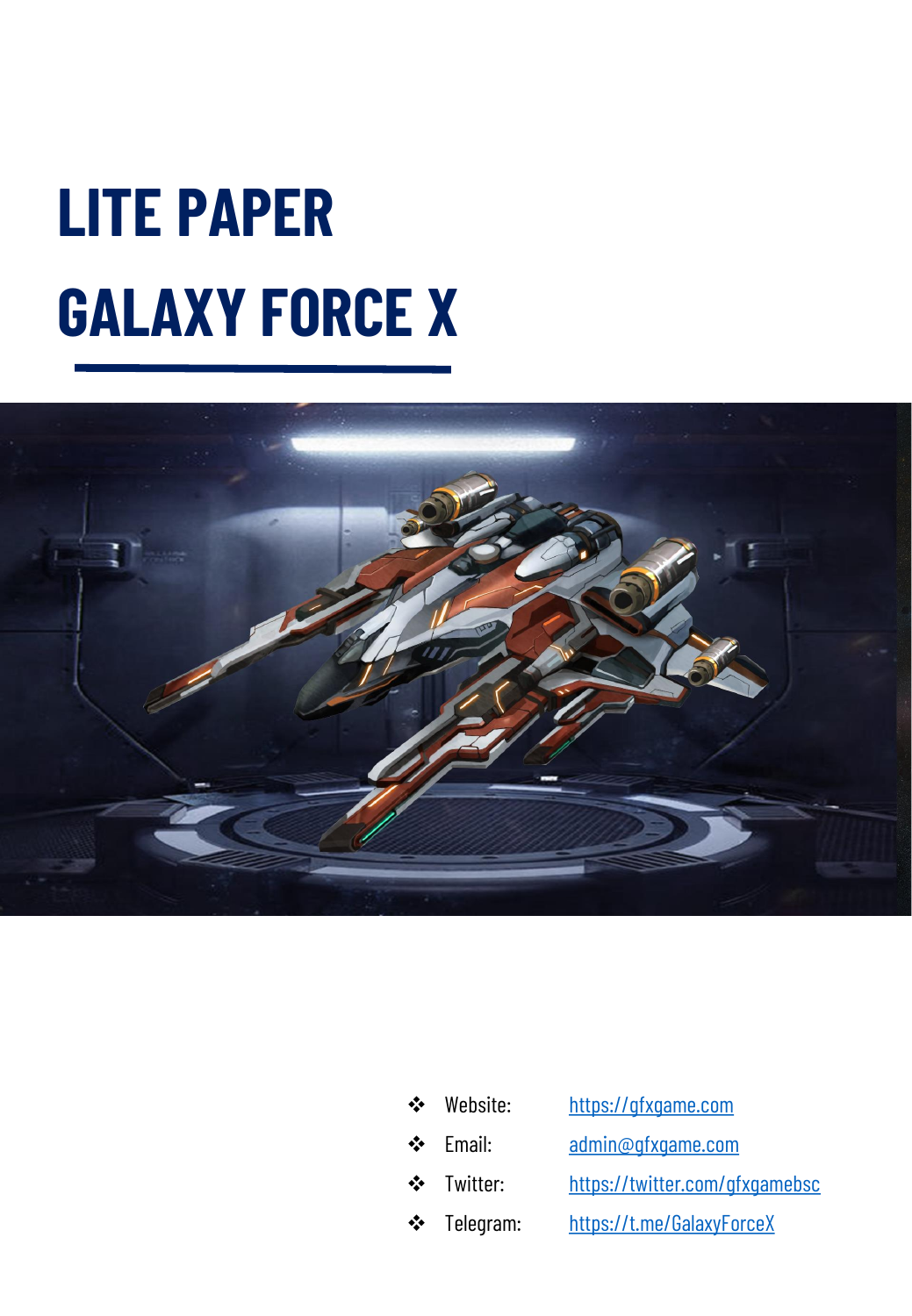## **INTRODUCTION**

Dear our valued players/users/investors!

We are glad to introduce Galaxy Force X to you, the place where you can enjoy a novel gaming experience and earn money at the same time!

Our game development team has years of experience creating world-class games with stunning visuals and addictive gameplay. Over the years, we've been thinking about how to bring more values to our game players. Now, we can realize that goal thanks to blockchain and especially NFT technology. By encoding our in-game characters and items into NFTs and creating a market for them, we are able to give those items real values that our users can benefit from.

Our ambition is to build a leading NFT ecosystem in the blockchain space that delivers sustainable values to our users and investors. The comprehensive ecosystem includes Galaxy Force X - Themed ARCADE SHOOTING GAMES on BSC, the highly-liquid NFT Marketplace, world-class collectibles, and the Galaxy Force X community.

Please kindly read our Lite paper and discover great earning opportunities from Galaxy Force X!

Finally, thank you for being a part of the Galaxy Force X community!

Galaxy Force X Team,

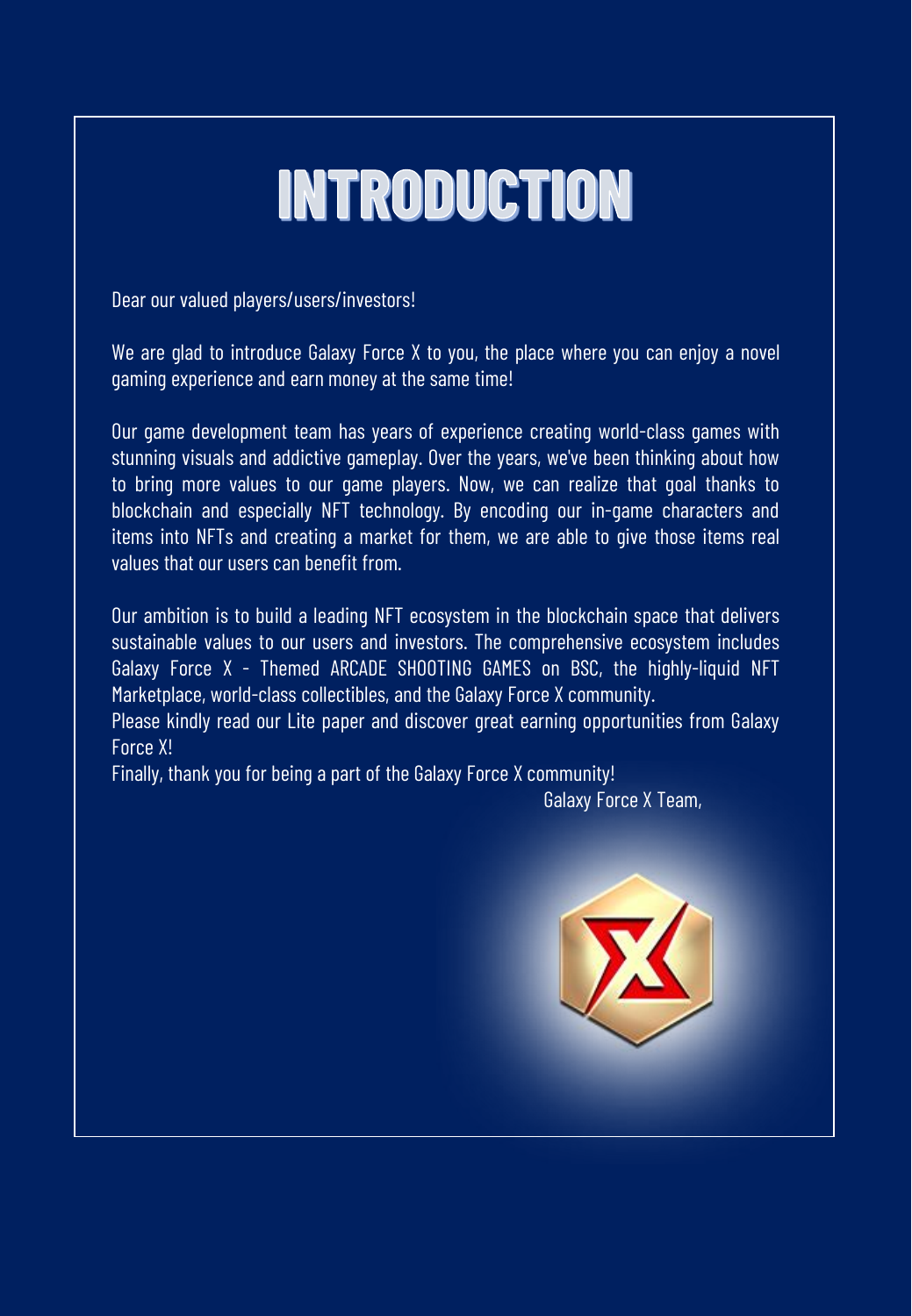## **DESIGN GOALS**

Galaxy Force X is designed with the following principles:

#### **Ownership of in-game assets**

Unlike in regular games where the items and currencies are just mere collectibles, players can actually own the assets they get. The game offers features that allow players to unlock and collect new SHIP and exchange them for real money. By trading, players can increase the value of their in-game assets.

#### **Value of the item collection**

Galaxy Force X encourages the players to explore more content of the game while giving them the motivation to complete their collection of different SHIP and SKILL. Players then can build a stronger SQUAD to process further in the story and increase their ingame assets.



#### **Social interaction**

The PvP mode allows players to compete with each other in fun yet challenging games. This mode motivates players to collect and upgrade their SHIP to build a stronger Squad, leading to more victories. Besides, the exchange of in-game assets also creates interactions, just like in a reallife economy.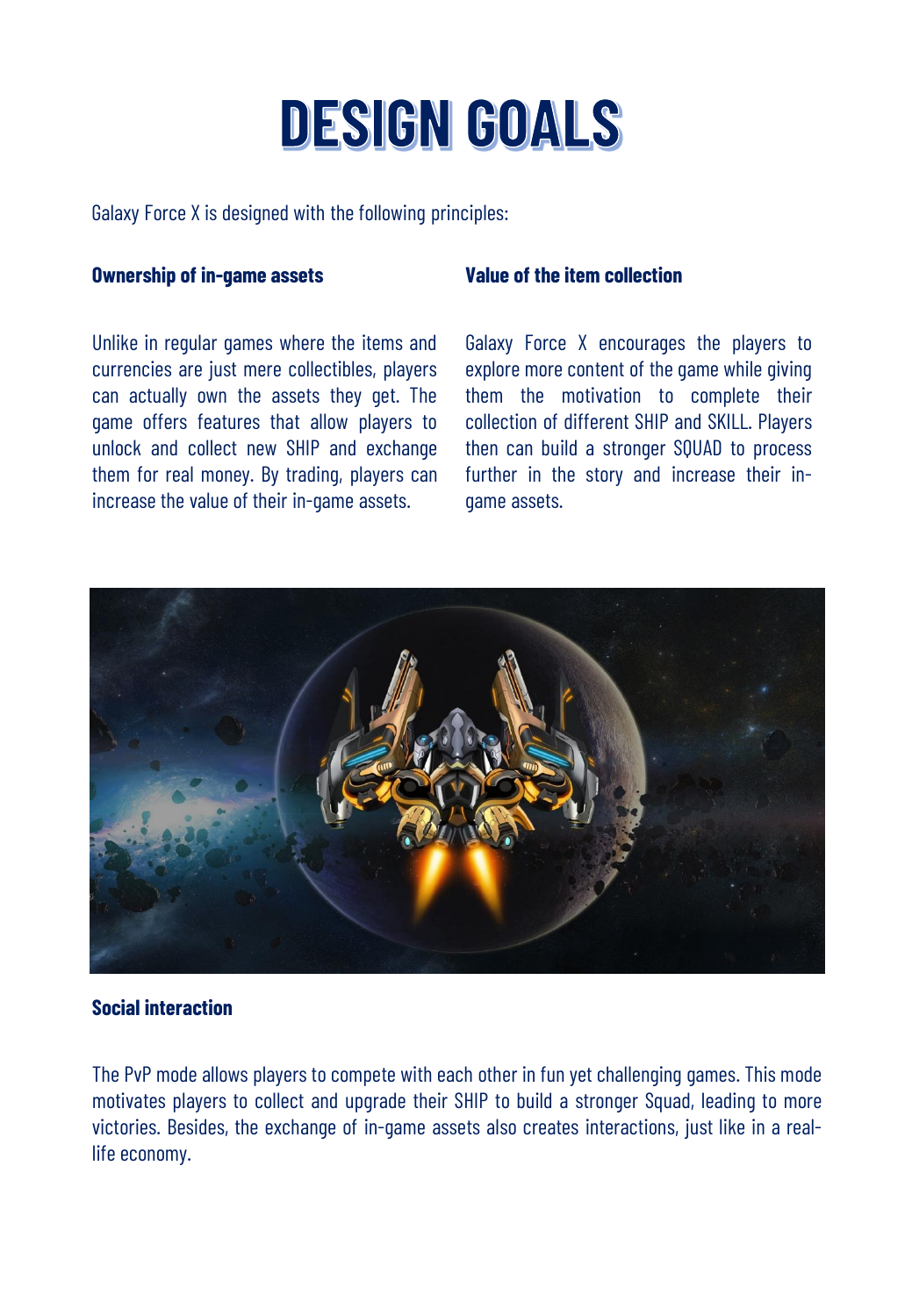### **1. INGAME PRODUCT AND FEATURE**

#### **2. SHIP**

|             | Common                                      | Rare                                                | Ultra rare                                                 | Epic                                                | Legendary                                           |
|-------------|---------------------------------------------|-----------------------------------------------------|------------------------------------------------------------|-----------------------------------------------------|-----------------------------------------------------|
| Skill       |                                             | 2                                                   | 2                                                          | G                                                   | 4                                                   |
| <b>Stat</b> | HP<br>Armor<br>Damage<br>Speed attack (DPS) | HP<br>Armor<br>Damage<br>Speed attack (DPS)<br>Luck | <b>HP</b><br>Armor<br>Damage<br>Speed attack (DPS)<br>Luck | HP<br>Armor<br>Damage<br>Speed attack (DPS)<br>Luck | HP<br>Armor<br>Damage<br>Speed attack (DPS)<br>Luck |
| Item        | 4                                           | 4                                                   | 4                                                          | 4                                                   | 4                                                   |
| Collect     | Pack                                        | Pack                                                | Pack                                                       | Pack                                                | Pack                                                |
| Quantity    | <b>Over 1000</b>                            | <b>Over 1000</b>                                    | <b>Over 1000</b>                                           | <b>Over 1000</b>                                    | <b>Over 1000</b>                                    |

### **3. GAME MODE**

Galaxy Force X is designed so that players can build their Squad of ship in following modes :

- Campaign
- Challenger
- Boss
- PVP battle

### **4. CAMPAIGN**

CAMPAIGN is an activity in which players may collect materials to utilize the power of each ship when joining PVE without having to spend too much time online

Rewards are calculated by the winning map, players can obtain resources including character exp, gfx, treasure, …

The campaign has 2 levels: Normal and Hard. Each map will finish with 1-3 star Players use energy points (Energy) to participate in this activity.

#### **5. CHALLENGE**

Challenger is an activity in which players may collect materials so much than the Campaign mode.

The more challenger levels pass, the more reward can collect.

#### **6. BOSS**

Three times a day, the player can participate in fighting the world boss.

Players will arrange a squad with the most powerful, to participate in the battle with the Boss and receive great rewards.

The reward will be divided based on the amount of damage the player has caused to the boss

### **7. PVP BATTLE**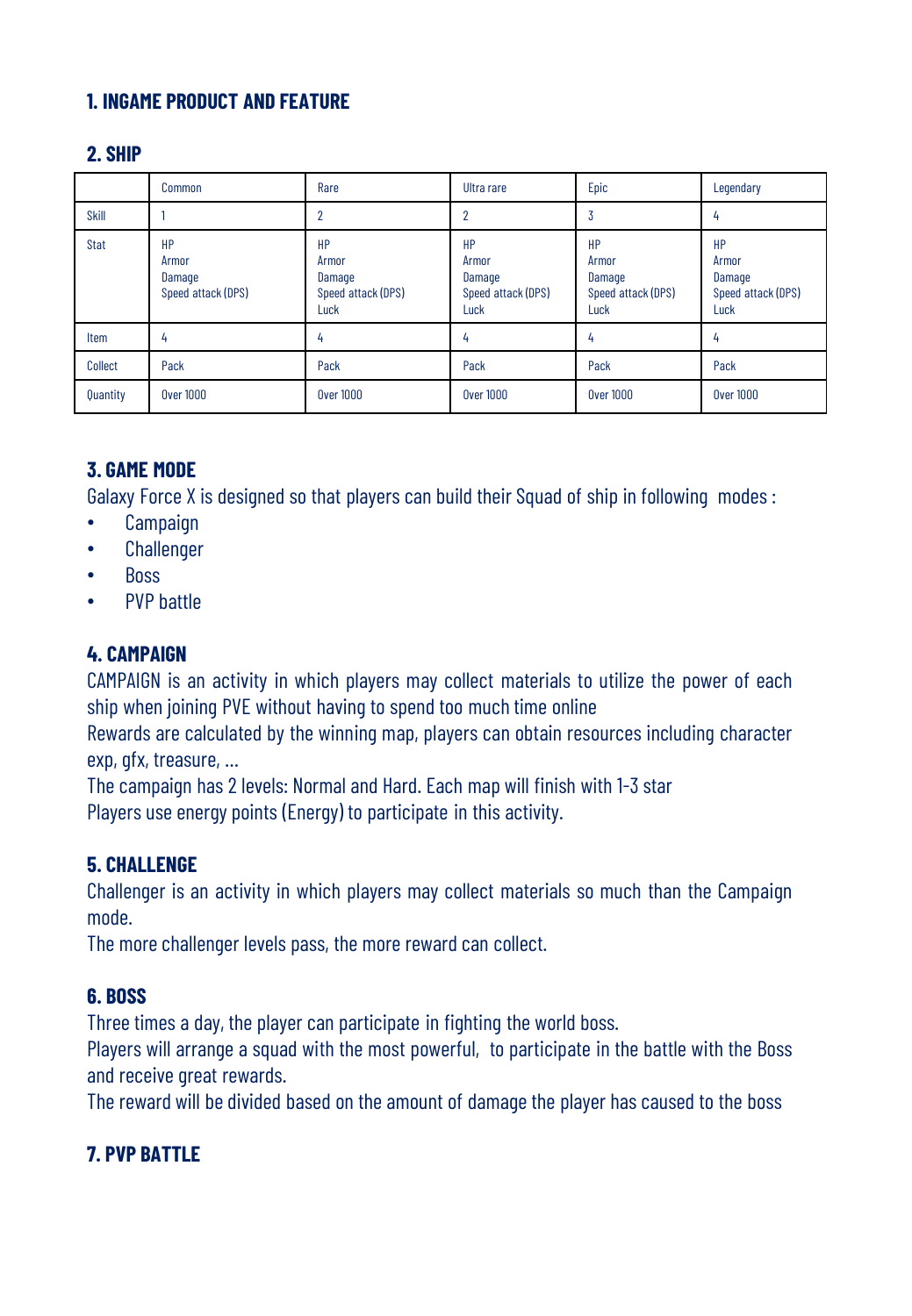## **FEATURED FUNCTIONS**

## **1. EQUIPMENT**

Equipment specific to each SHIP, giving power stats directly to Ship. Each Ship in Galaxy Force X has 4 kind of equipment with classify :



Each equipment has random stats with HP, Amor, Damage, Speed Attack(DPS), **Luck** 

## **2. SKILL**

By the rarest of ships, each ship has a number of skills. Skills will be part of ship that players can clear NPC faster and additional win chance In Galaxy Force X has over 10 kinds of skill also classify : Common  $>$  Rare  $>$  Ultra Rare> Epic > Legendary

## **NFT MARKET PLACE**

• Open the Box **NFT** trading • NFT auction

## **FARMING, MINING AND ADD LIQUIDITY**

- Farm high-profit liquid pairs
- High profit mining
- Support a variety of cross liquidity pairs
- Farming and Staking profit self-regulating mechanism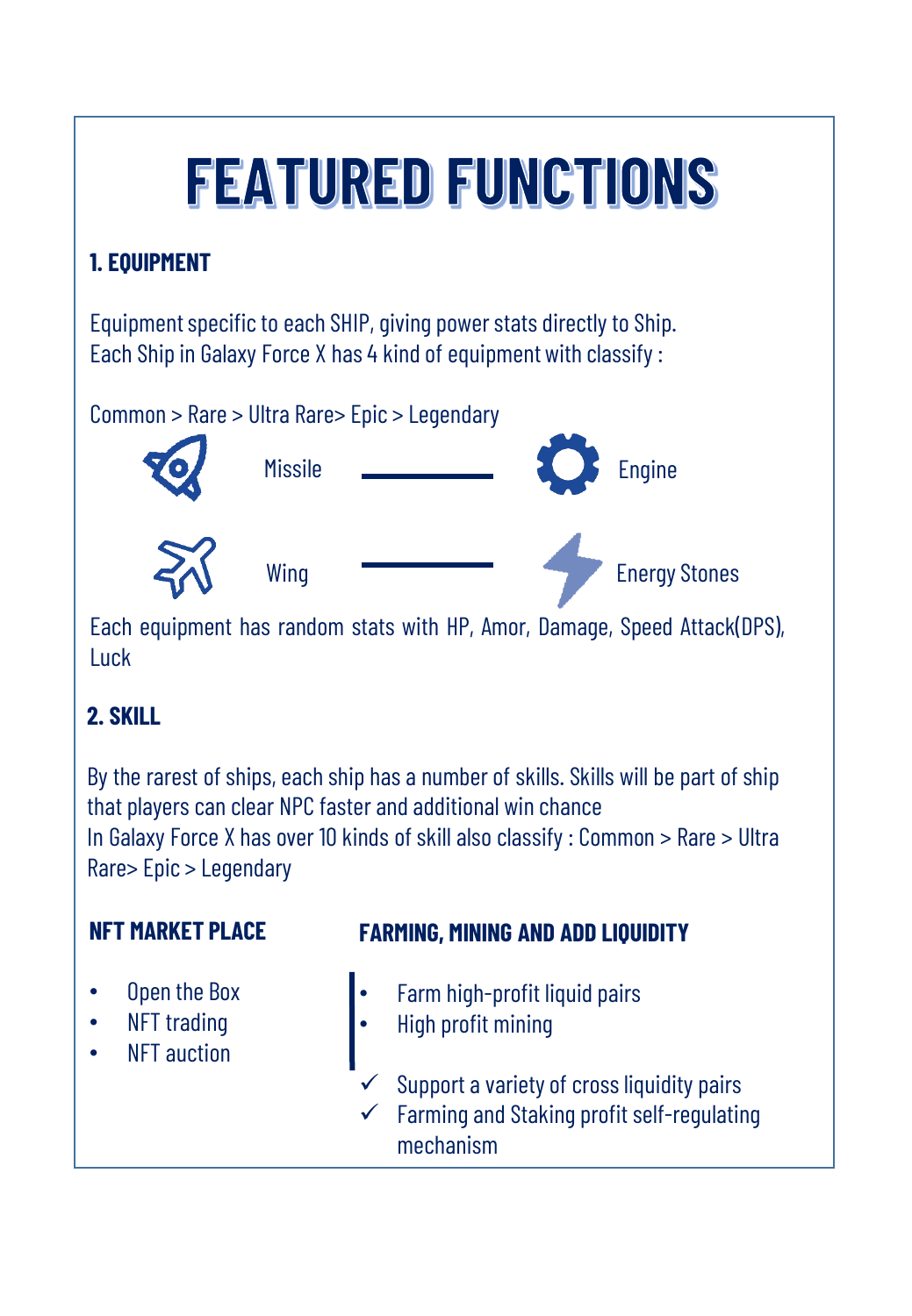## **TOKENOMICS**

### **SPECIFICATION**

**Name: Galaxy Force X Symbol: GFX Network: BSC Decimals: 18 Max Supply: 1,800,000,000 GFX0**

### **USE CASES**

**The primary utilities of the token are:**

- **Farming: GFX tokens are used for farming Points that users can use for NFT redemption.**
- **Payment: GFX tokens are used as a payment currency in NFTs Marketplace along with other tokens.**
- **In the future, GFX Ecosystem will update with more use cases for the GFX token.**

## **TOKEN ALLOCATIONS**

**The total of 1,800,000,000 GFX tokens will be allocated into the following categories:**

- **Pre-Sale: 15%**
- **Mining + Farm: 10%**
- **Play To Earn: 20%**
- 
- **Marketing + Airdrop: 8%**

**Add Liquidity Fund: 10%**

**Partner: 15%**

**Ecosystem Fund: 10%**

**Team: 12%**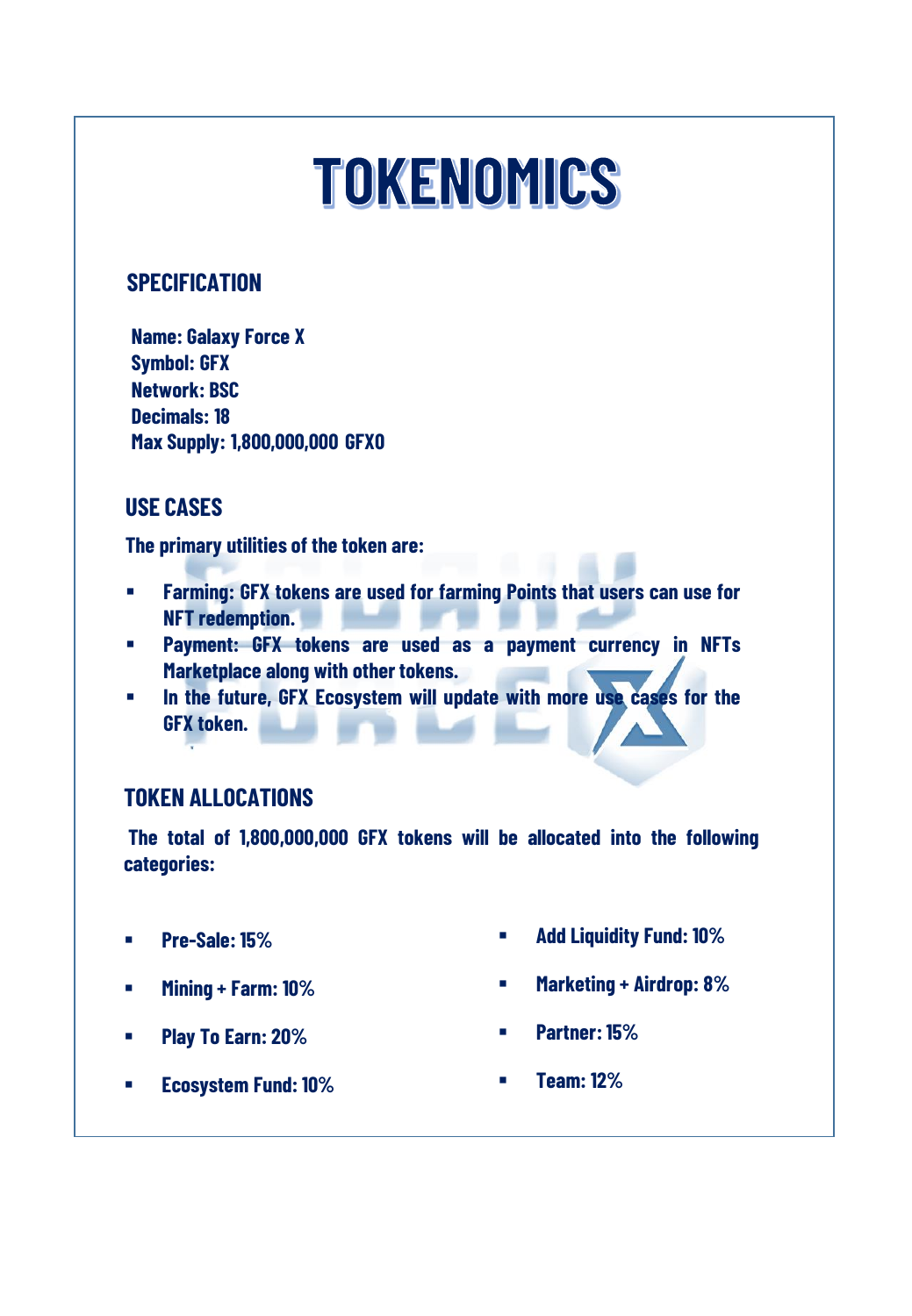## ROADMAP

## **PHASE 1**

## **PHASE 2**

| <b>Graphic Designs Characters</b><br>Ξ<br><b>Launch Website</b><br>Ξ<br>List of official information channels:<br>Ξ<br>Telegram, Tweeter, Medium and more<br>Marketing & Pre-sale<br>Ξ<br><b>Smart Contract Announcement</b><br>Ξ | Listing on COINSBIT Exchange<br>п<br>Public Launch On PancakeSwap<br>п<br><b>Public Launch Mining &amp; Farming</b><br>п<br>Coingecko & Coinmarketcap Listing<br>$\blacksquare$<br>Marketing & Airdrop<br>п |  |
|-----------------------------------------------------------------------------------------------------------------------------------------------------------------------------------------------------------------------------------|-------------------------------------------------------------------------------------------------------------------------------------------------------------------------------------------------------------|--|
| <b>PHASE 4</b>                                                                                                                                                                                                                    | <b>PHASE 3</b>                                                                                                                                                                                              |  |
| Official version launched<br>п<br>Continue to expand the next version<br>Ξ<br>of GFX<br>GFX Global Tournament with great<br>п<br>prizes<br><b>Top trending GameFi</b><br>п<br>Launching Hotbit,<br>MEXC,<br>Huobi <u>,</u><br>п   | Game Studio & Partnerships Expanded<br>π<br><b>Galaxy ForceX Training Alpha and Beta</b><br>п<br><b>NFT Market</b><br>п<br>Dapp Mobile Game (IOS, Android)<br>Ξ<br><b>Expanding Team.</b><br>п              |  |
| Binance.<br>Building GFX game platform with a<br>Ξ<br>$\mathbf{r}$ , $\mathbf{r}$ , $\mathbf{r}$ , $\mathbf{r}$ , $\mathbf{r}$ , $\mathbf{r}$ , $\mathbf{r}$ , $\mathbf{r}$ , $\mathbf{r}$ , $\mathbf{r}$ , $\mathbf{r}$          |                                                                                                                                                                                                             |  |

market capitalization of 100 billion USD.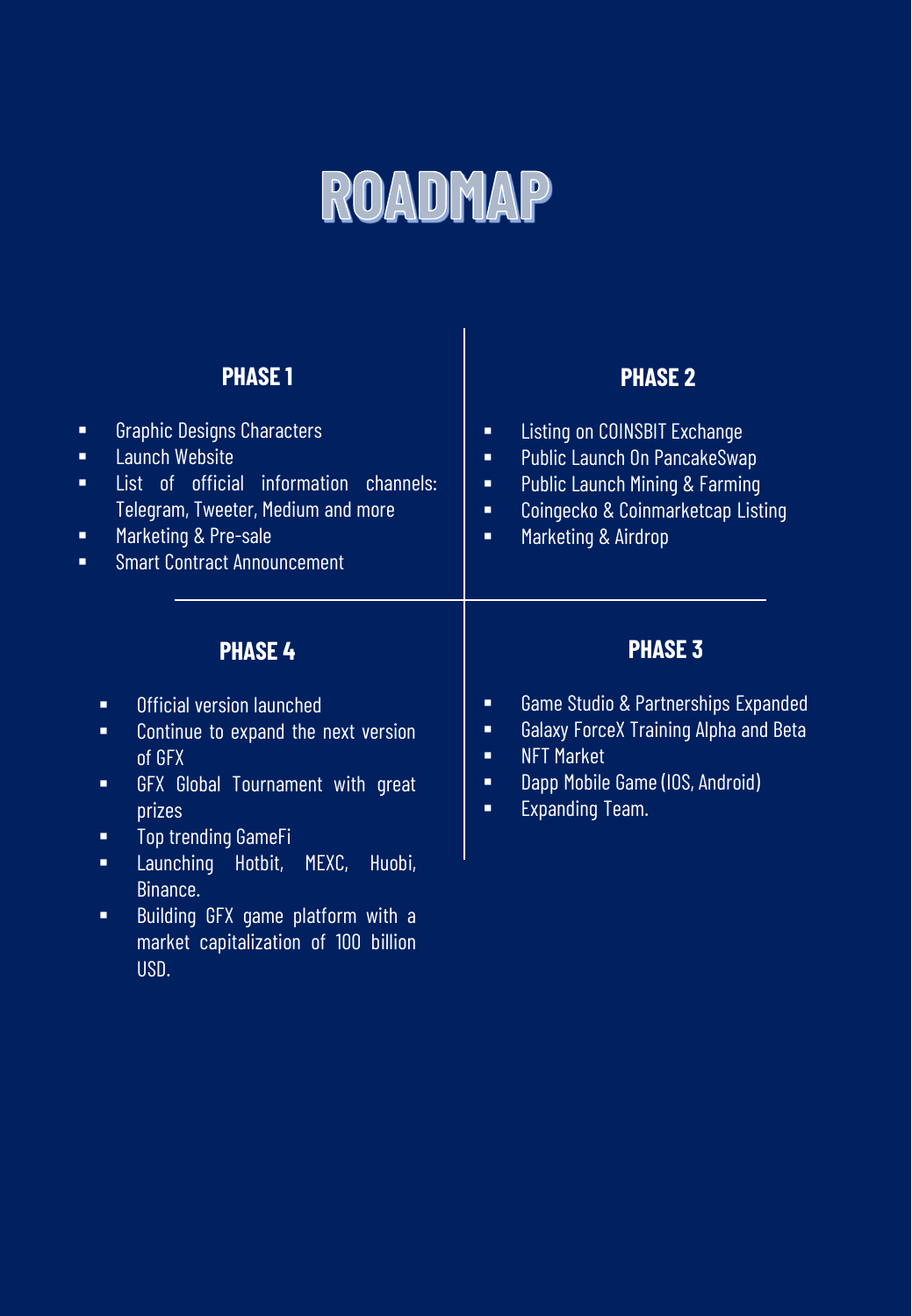## TEAM



**ERIC** Founder & CEO



**SERGEI** Founder & Vice CEO



**KENNY M.K** Founder & Project Director



**ISSAC** Co-founder & CTO



**DARIUS Blockchain** Deverloper



**CHEN NAN** Technical Artist



**VLAD** Marketing



**GEMMA** Design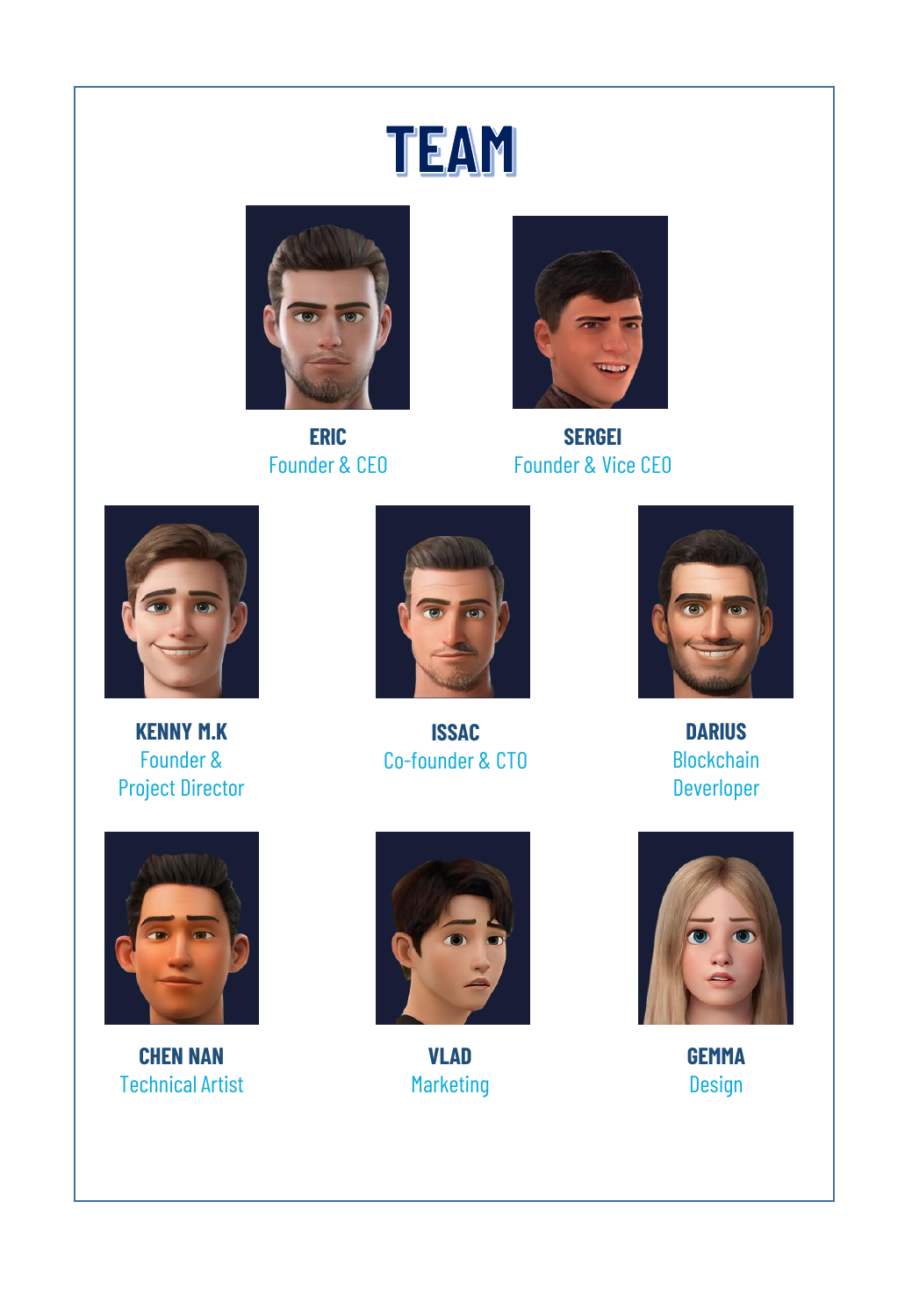